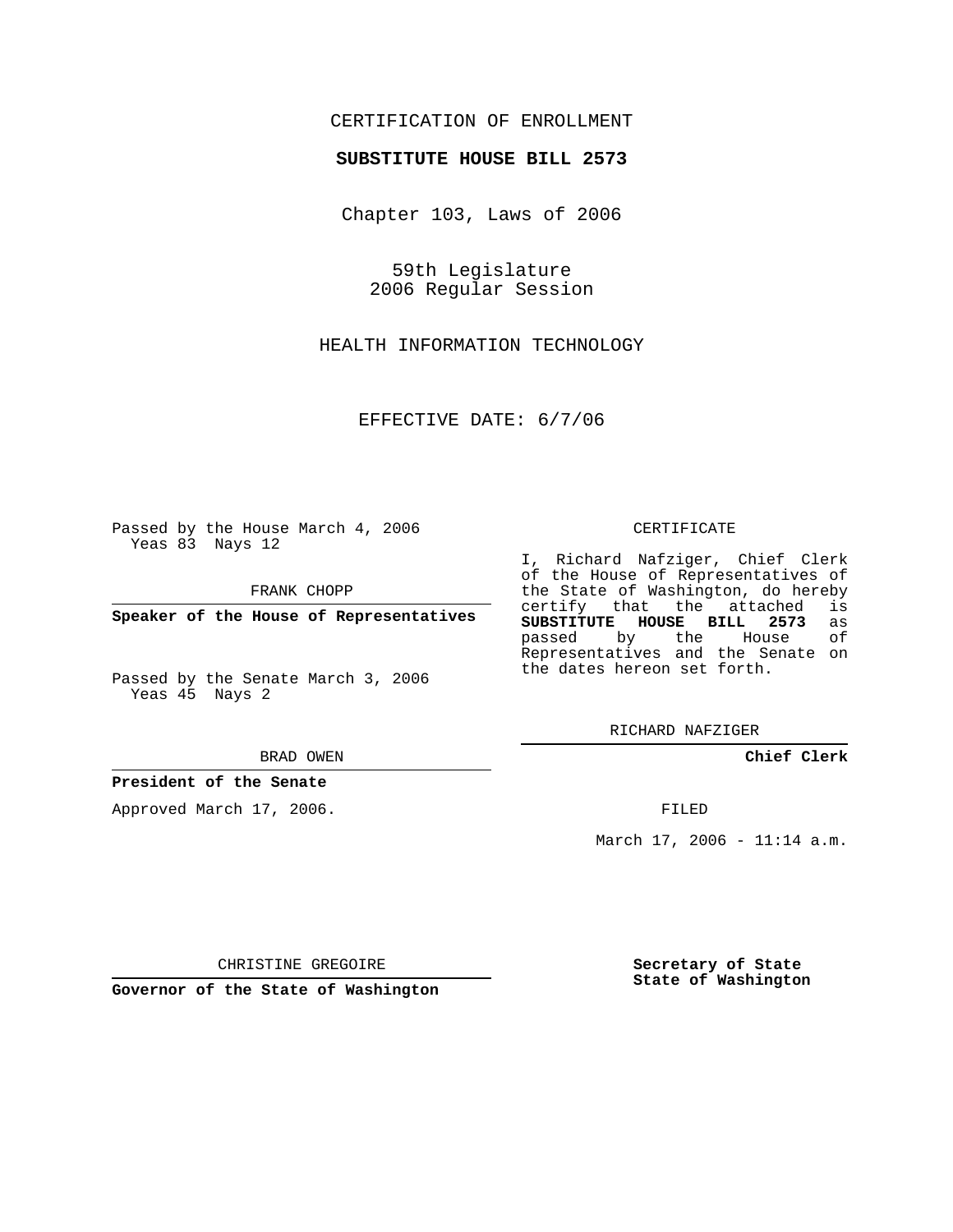## **SUBSTITUTE HOUSE BILL 2573** \_\_\_\_\_\_\_\_\_\_\_\_\_\_\_\_\_\_\_\_\_\_\_\_\_\_\_\_\_\_\_\_\_\_\_\_\_\_\_\_\_\_\_\_\_

\_\_\_\_\_\_\_\_\_\_\_\_\_\_\_\_\_\_\_\_\_\_\_\_\_\_\_\_\_\_\_\_\_\_\_\_\_\_\_\_\_\_\_\_\_

### AS AMENDED BY THE SENATE

Passed Legislature - 2006 Regular Session

## **State of Washington 59th Legislature 2006 Regular Session**

**By** House Committee on Health Care (originally sponsored by Representatives Morrell, Wallace, Clibborn, Cody, Flannigan, Simpson, Green, Ormsby, Springer, Kilmer, Moeller, Kagi and Conway; by request of Governor Gregoire)

READ FIRST TIME 01/31/06.

 1 AN ACT Relating to health information technology; amending RCW 2 41.05.021 and 41.05.075; and creating new sections.

3 BE IT ENACTED BY THE LEGISLATURE OF THE STATE OF WASHINGTON:

 NEW SECTION. **Sec. 1.** (1) The legislature recognizes that improvements in the quality of health care lead to better health care outcomes for the residents of Washington state and contain health care costs. The improvements are facilitated by the adoption of electronic medical records and other health information technologies.

 9 (2) It is the intent of the legislature to encourage all hospitals, 10 integrated delivery systems, and providers in the state of Washington 11 to adopt health information technologies by the year 2012.

12 **Sec. 2.** RCW 41.05.021 and 2005 c 446 s 1 are each amended to read 13 as follows:

 (1) The Washington state health care authority is created within the executive branch. The authority shall have an administrator appointed by the governor, with the consent of the senate. The administrator shall serve at the pleasure of the governor. The administrator may employ up to seven staff members, who shall be exempt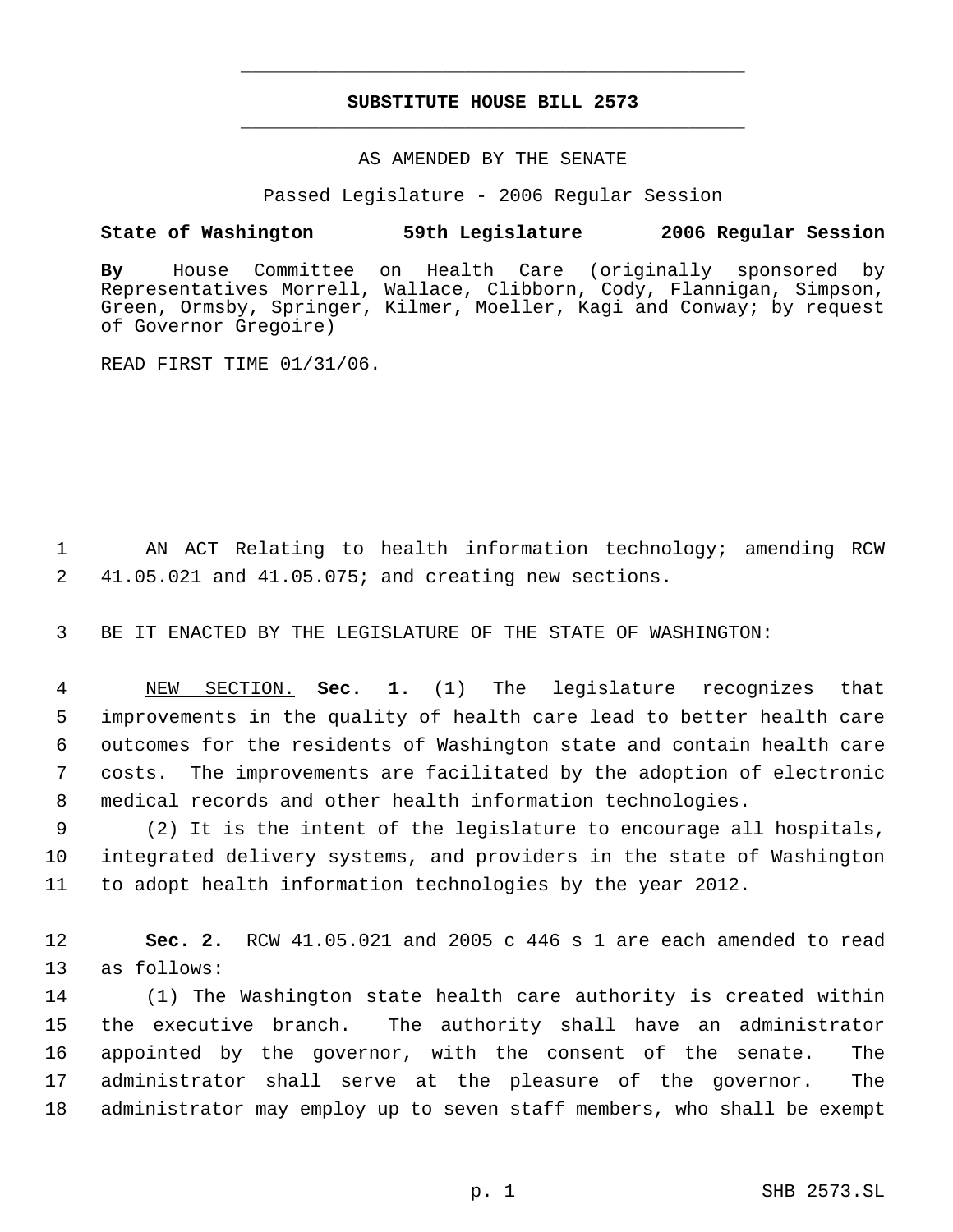from chapter 41.06 RCW, and any additional staff members as are necessary to administer this chapter. The administrator may delegate any power or duty vested in him or her by this chapter, including authority to make final decisions and enter final orders in hearings conducted under chapter 34.05 RCW. The primary duties of the authority shall be to: Administer state employees' insurance benefits and retired or disabled school employees' insurance benefits; administer the basic health plan pursuant to chapter 70.47 RCW; study state- purchased health care programs in order to maximize cost containment in these programs while ensuring access to quality health care; and implement state initiatives, joint purchasing strategies, and techniques for efficient administration that have potential application to all state-purchased health services. The authority's duties include, but are not limited to, the following:

 (a) To administer health care benefit programs for employees and retired or disabled school employees as specifically authorized in RCW 41.05.065 and in accordance with the methods described in RCW 41.05.075, 41.05.140, and other provisions of this chapter;

 (b) To analyze state-purchased health care programs and to explore options for cost containment and delivery alternatives for those programs that are consistent with the purposes of those programs, including, but not limited to:

 (i) Creation of economic incentives for the persons for whom the state purchases health care to appropriately utilize and purchase health care services, including the development of flexible benefit plans to offset increases in individual financial responsibility;

 (ii) Utilization of provider arrangements that encourage cost containment, including but not limited to prepaid delivery systems, utilization review, and prospective payment methods, and that ensure access to quality care, including assuring reasonable access to local providers, especially for employees residing in rural areas;

 (iii) Coordination of state agency efforts to purchase drugs effectively as provided in RCW 70.14.050;

 (iv) Development of recommendations and methods for purchasing medical equipment and supporting services on a volume discount basis;

 (v) Development of data systems to obtain utilization data from state-purchased health care programs in order to identify cost centers,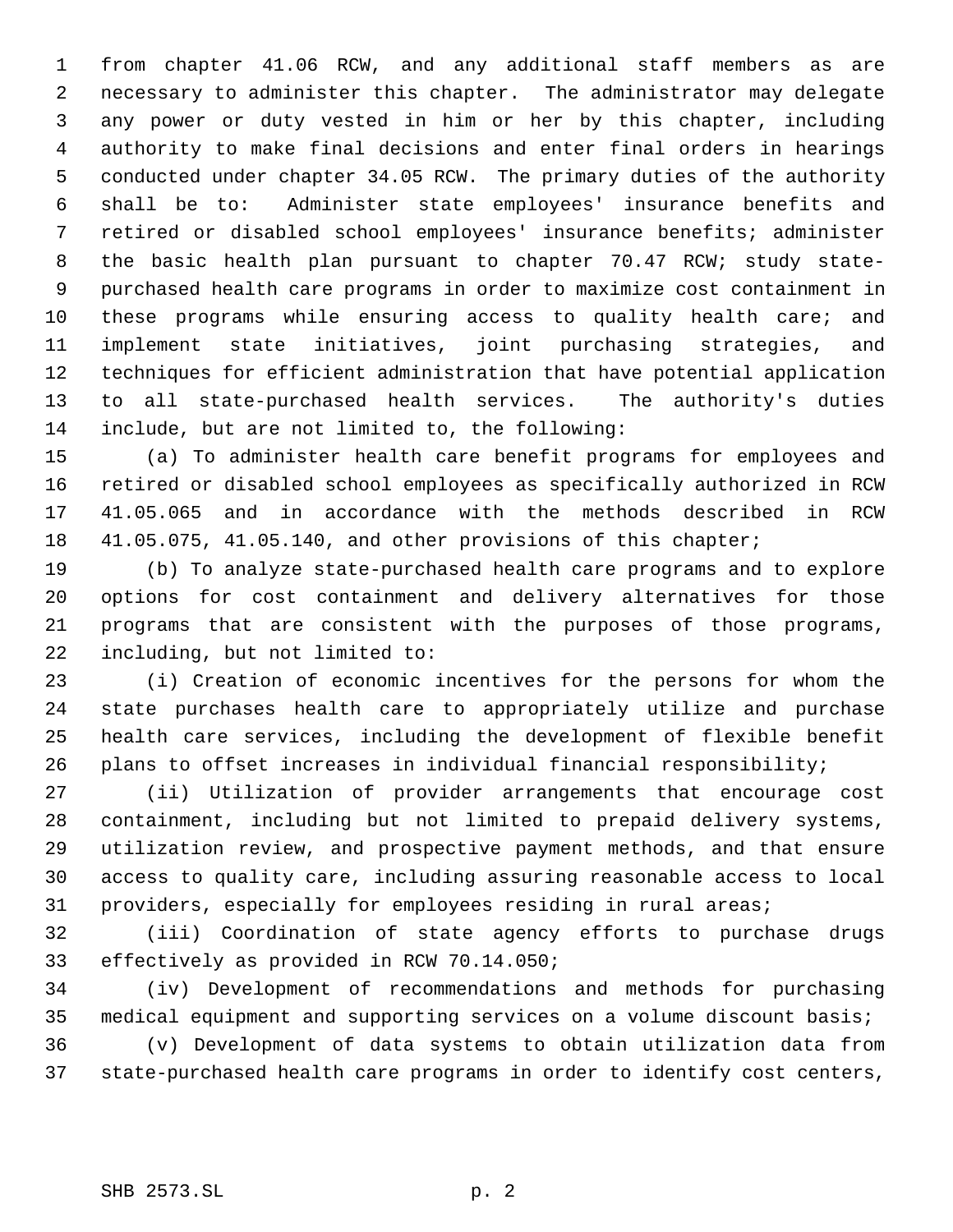utilization patterns, provider and hospital practice patterns, and procedure costs, utilizing the information obtained pursuant to RCW 41.05.031; and

 (vi) In collaboration with other state agencies that administer state purchased health care programs, private health care purchasers, 6 health care facilities, providers, and carriers( $(\tau)$ ):

 (A) Use evidence-based medicine principles to develop common performance measures and implement financial incentives in contracts with insuring entities, health care facilities, and providers that:

10 ( $(\overrightarrow{A})$ ) (I) Reward improvements in health outcomes for individuals with chronic diseases, increased utilization of appropriate preventive health services, and reductions in medical errors; and

 $((+B))$   $(II)$  Increase, through appropriate incentives to insuring entities, health care facilities, and providers, the adoption and use of information technology that contributes to improved health outcomes, better coordination of care, and decreased medical errors;

 (B) Through state health purchasing, reimbursement, or pilot strategies, promote and increase the adoption of health information technology systems, including electronic medical records, by hospitals as defined in RCW 70.41.020(4), integrated delivery systems, and providers that:

(I) Facilitate diagnosis or treatment;

23 (II) Reduce unnecessary duplication of medical tests;

(III) Promote efficient electronic physician order entry;

 (IV) Increase access to health information for consumers and their providers; and

27 (V) Improve health outcomes;

 (C) Coordinate a strategy for the adoption of health information technology systems using the final health information technology report and recommendations developed under chapter 261, Laws of 2005.

 (c) To analyze areas of public and private health care interaction; (d) To provide information and technical and administrative assistance to the board;

 (e) To review and approve or deny applications from counties, municipalities, and other political subdivisions of the state to provide state-sponsored insurance or self-insurance programs to their employees in accordance with the provisions of RCW 41.04.205, setting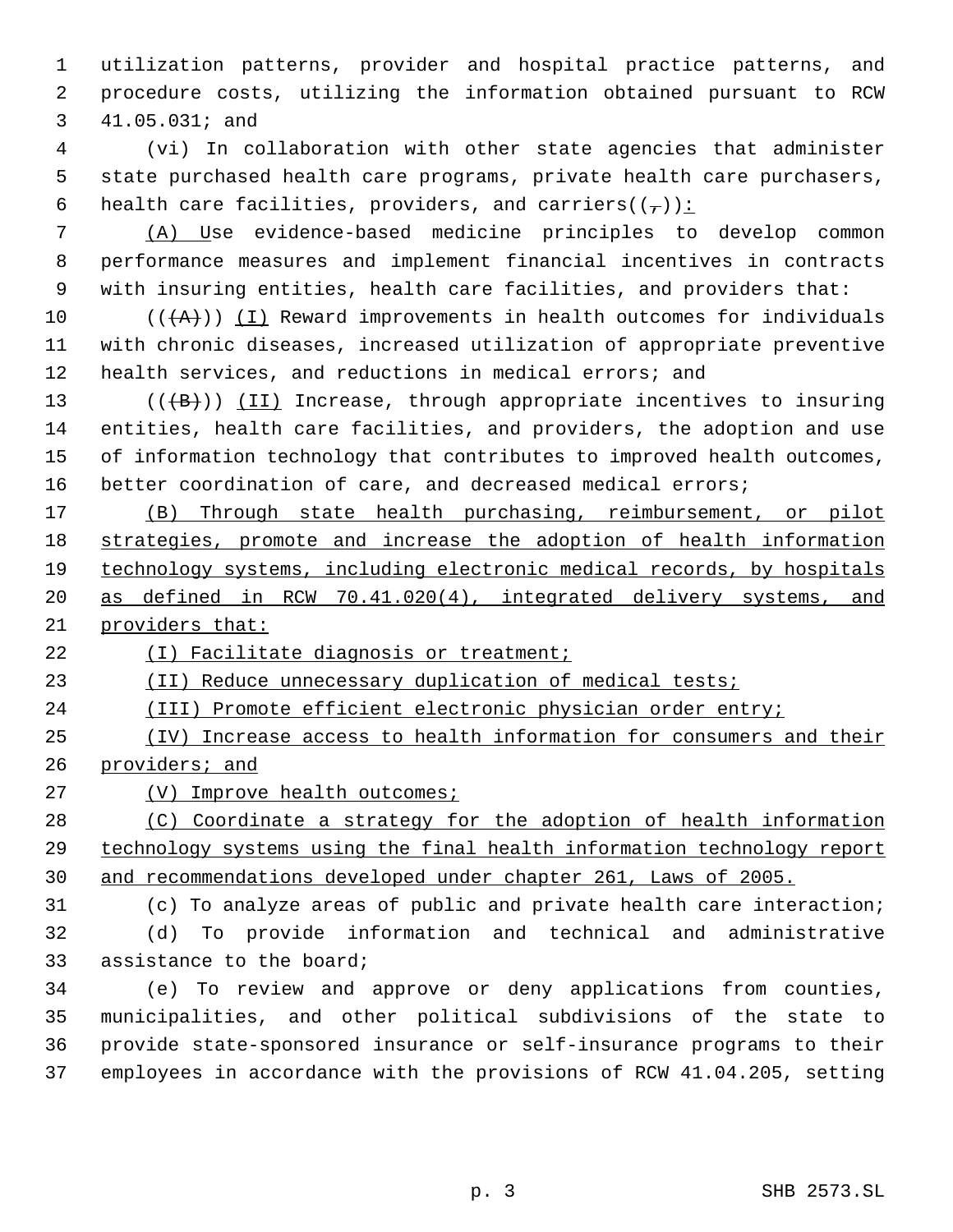the premium contribution for approved groups as outlined in RCW 41.05.050;

 (f) To establish billing procedures and collect funds from school 4 districts ((and educational service districts under RCW 28A.400.400)) in a way that minimizes the administrative burden on districts;

 (g) To publish and distribute to nonparticipating school districts and educational service districts by October 1st of each year a description of health care benefit plans available through the authority and the estimated cost if school districts and educational 10 service district employees were enrolled; ((and))

11 (h) To apply for, receive, and accept grants, gifts, and other 12 payments, including property and service, from any governmental or 13 other public or private entity or person, and make arrangements as to the use of these receipts to implement initiatives and strategies 15 developed under this section; and

16 (i) To promulgate and adopt rules consistent with this chapter as described in RCW 41.05.160.

 (2) On and after January 1, 1996, the public employees' benefits board may implement strategies to promote managed competition among employee health benefit plans. Strategies may include but are not limited to:

(a) Standardizing the benefit package;

(b) Soliciting competitive bids for the benefit package;

 (c) Limiting the state's contribution to a percent of the lowest priced qualified plan within a geographical area;

 (d) Monitoring the impact of the approach under this subsection with regards to: Efficiencies in health service delivery, cost shifts to subscribers, access to and choice of managed care plans statewide, and quality of health services. The health care authority shall also advise on the value of administering a benchmark employer-managed plan to promote competition among managed care plans.

 **Sec. 3.** RCW 41.05.075 and 2005 c 446 s 2 are each amended to read as follows:

 (1) The administrator shall provide benefit plans designed by the board through a contract or contracts with insuring entities, through self-funding, self-insurance, or other methods of providing insurance coverage authorized by RCW 41.05.140.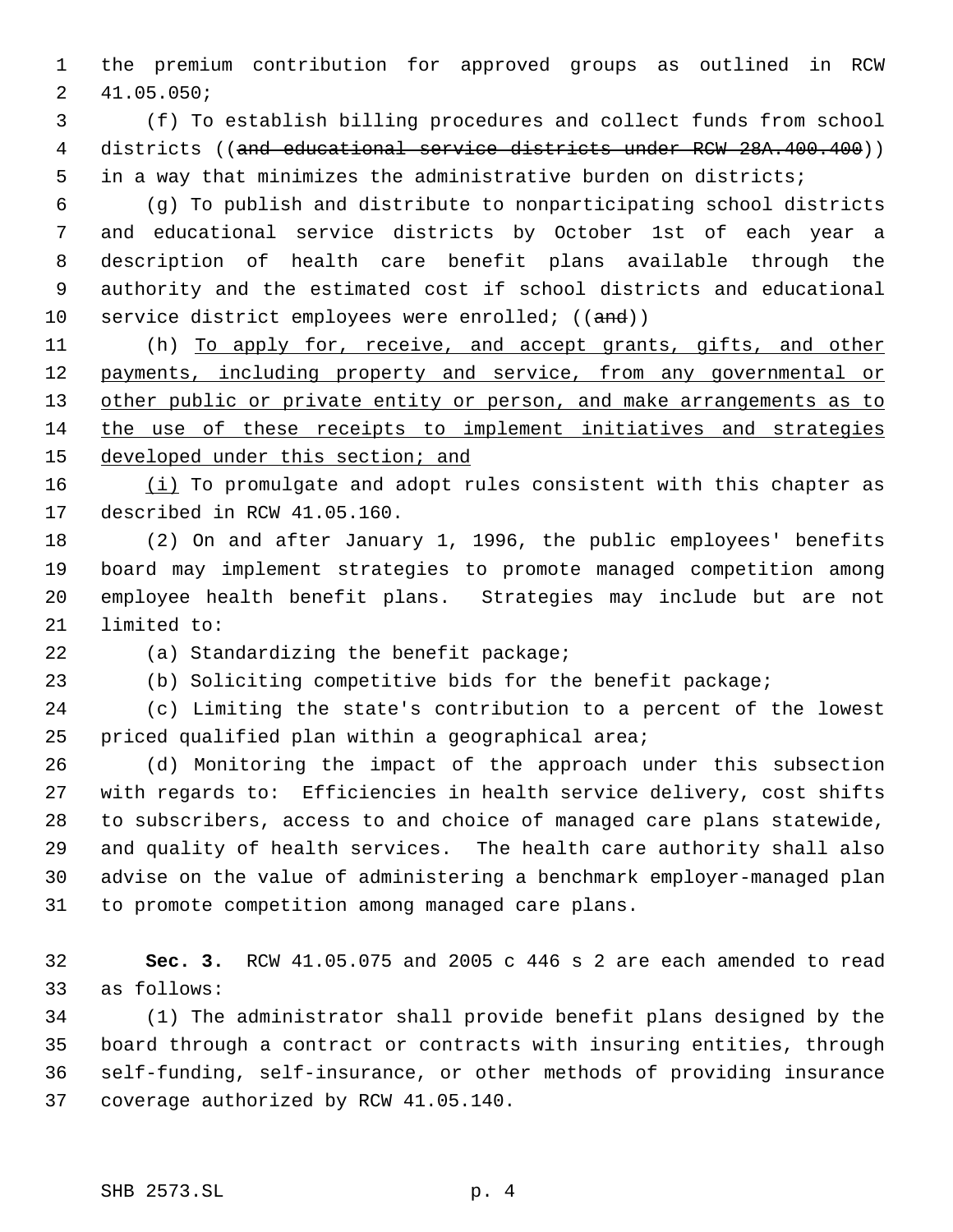(2) The administrator shall establish a contract bidding process that:

(a) Encourages competition among insuring entities;

 (b) Maintains an equitable relationship between premiums charged for similar benefits and between risk pools including premiums charged for retired state and school district employees under the separate risk pools established by RCW 41.05.022 and 41.05.080 such that insuring entities may not avoid risk when establishing the premium rates for retirees eligible for medicare;

# (c) Is timely to the state budgetary process; and

(d) Sets conditions for awarding contracts to any insuring entity.

 (3) The administrator shall establish a requirement for review of utilization and financial data from participating insuring entities on a quarterly basis.

 (4) The administrator shall centralize the enrollment files for all employee and retired or disabled school employee health plans offered under chapter 41.05 RCW and develop enrollment demographics on a plan-specific basis.

 (5) All claims data shall be the property of the state. The administrator may require of any insuring entity that submits a bid to contract for coverage all information deemed necessary including:

 (a) Subscriber or member demographic and claims data necessary for risk assessment and adjustment calculations in order to fulfill the administrator's duties as set forth in this chapter; and

 (b) Subscriber or member demographic and claims data necessary to implement performance measures or financial incentives related to performance under subsection (7) of this section.

 (6) All contracts with insuring entities for the provision of health care benefits shall provide that the beneficiaries of such benefit plans may use on an equal participation basis the services of practitioners licensed pursuant to chapters 18.22, 18.25, 18.32, 18.53, 18.57, 18.71, 18.74, 18.83, and 18.79 RCW, as it applies to registered nurses and advanced registered nurse practitioners. However, nothing in this subsection may preclude the administrator from establishing appropriate utilization controls approved pursuant to RCW 41.05.065(2) (a), (b), and (d).

(7) The administrator shall, in collaboration with other state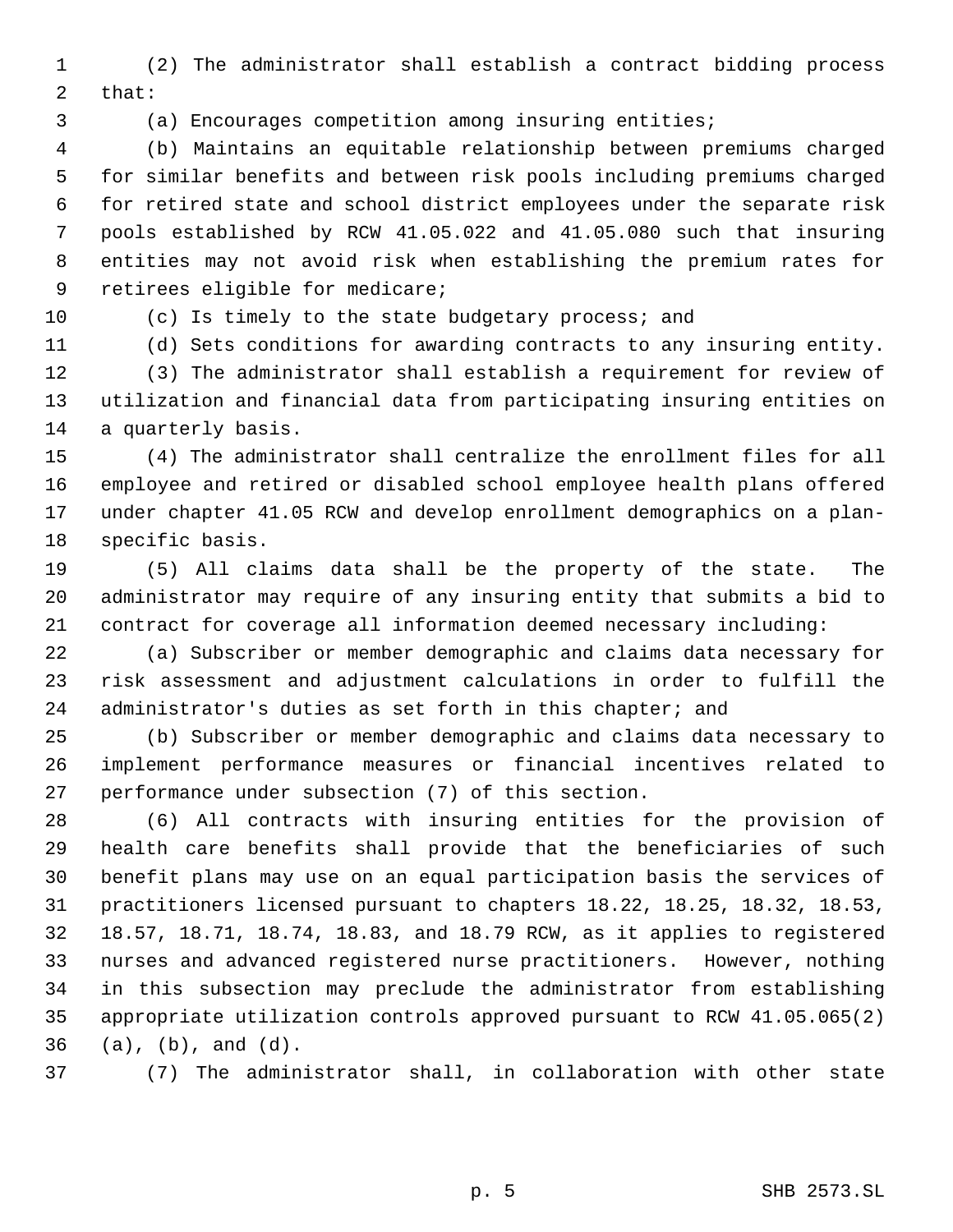agencies that administer state purchased health care programs, private health care purchasers, health care facilities, providers, and 3 carriers $((\overline{\phantom{a}}))$ :

 (a) Use evidence-based medicine principles to develop common performance measures and implement financial incentives in contracts with insuring entities, health care facilities, and providers that:

 $((+a))$  (i) Reward improvements in health outcomes for individuals with chronic diseases, increased utilization of appropriate preventive 9 health services, and reductions in medical errors; and

 $((\{b\})$  (ii) Increase, through appropriate incentives to insuring entities, health care facilities, and providers, the adoption and use of information technology that contributes to improved health outcomes, 13 better coordination of care, and decreased medical errors<sub>i</sub>

 (b) Through state health purchasing, reimbursement, or pilot strategies, promote and increase the adoption of health information 16 technology systems, including electronic medical records, by hospitals 17 as defined in RCW 70.41.020(4), integrated delivery systems, and providers that:

(i) Facilitate diagnosis or treatment;

20 (ii) Reduce unnecessary duplication of medical tests;

(iii) Promote efficient electronic physician order entry;

 (iv) Increase access to health information for consumers and their providers; and

24 (v) Improve health outcomes;

 (c) Coordinate a strategy for the adoption of health information technology systems using the final health information technology report and recommendations developed under chapter 261, Laws of 2005.

 NEW SECTION. **Sec. 4.** (1) The department of corrections shall create a demonstration project with one county jail system, one city jail system in the same county as the county jail system, and one state prison to demonstrate an integrated electronic health records system to facilitate and expedite the transfer of inmate health information between state and local correctional facilities.

 (a) The demonstration project shall at a minimum be partially operational prior to September 1, 2006.

 (b) The demonstration project data shall be available to the legislature by December 31, 2006.